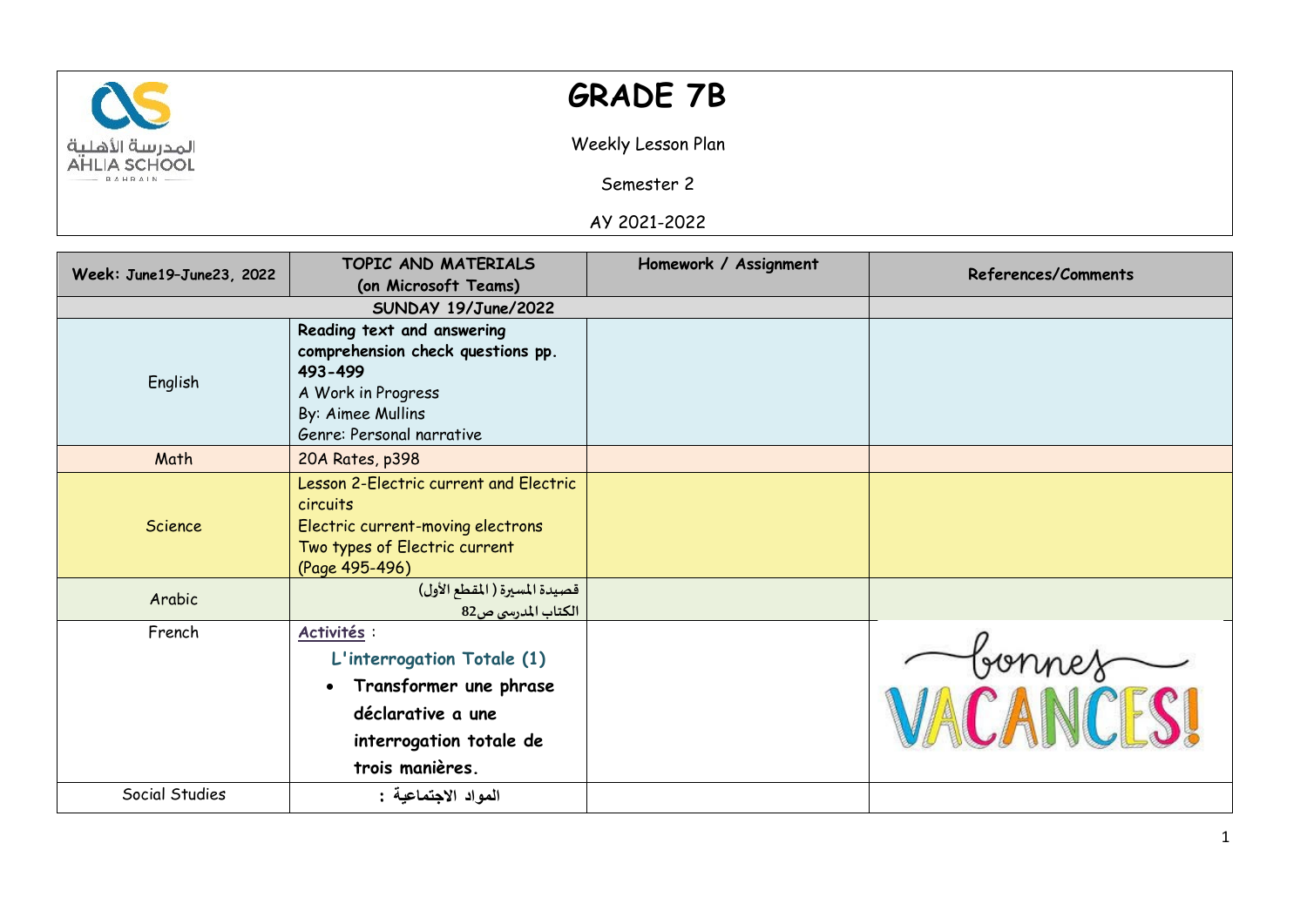|                      | البحرين في صدر الإسلام (2) ص 154                                                                                                                                                                             |  |                                                                                                             |
|----------------------|--------------------------------------------------------------------------------------------------------------------------------------------------------------------------------------------------------------|--|-------------------------------------------------------------------------------------------------------------|
|                      |                                                                                                                                                                                                              |  |                                                                                                             |
| English              | A Work in Progress: Concept<br>Vocabulary p. 492 and p. 500                                                                                                                                                  |  |                                                                                                             |
| Math                 | 20B Speed, p401                                                                                                                                                                                              |  |                                                                                                             |
| Science              | Lesson 2-Electric current and Electric<br>circuits<br>The Circuit-A path for Electric<br>Current (Page 497-499)                                                                                              |  |                                                                                                             |
| Arabic               | قصيدة المسيرة ( المقطع الثاني)<br>الكتاب المدرسي ص82                                                                                                                                                         |  |                                                                                                             |
| P. E.                | Fitness test                                                                                                                                                                                                 |  |                                                                                                             |
| French               | Activités :<br>L'interrogation Totale (2)<br>Transformer une phrase<br>$\bullet$<br>déclarative a une<br>interrogation totale de<br>trois manières.<br>Construire des phrases<br>$\bullet$<br>interrogatives |  | wish you all the best<br>for your holiclay.<br>The happiness<br>the vacation embrace<br>you<br>wedskenva.co |
| TUESDAY 21/June/2022 |                                                                                                                                                                                                              |  |                                                                                                             |
| English              | Analyze Craft and Structure:<br>Author's Choice; Word choice and<br>Humor p. 501                                                                                                                             |  |                                                                                                             |
| Math                 | 20C Density, p407                                                                                                                                                                                            |  |                                                                                                             |
| Science              | Lesson 2-Electric current and Electric<br>circuits                                                                                                                                                           |  |                                                                                                             |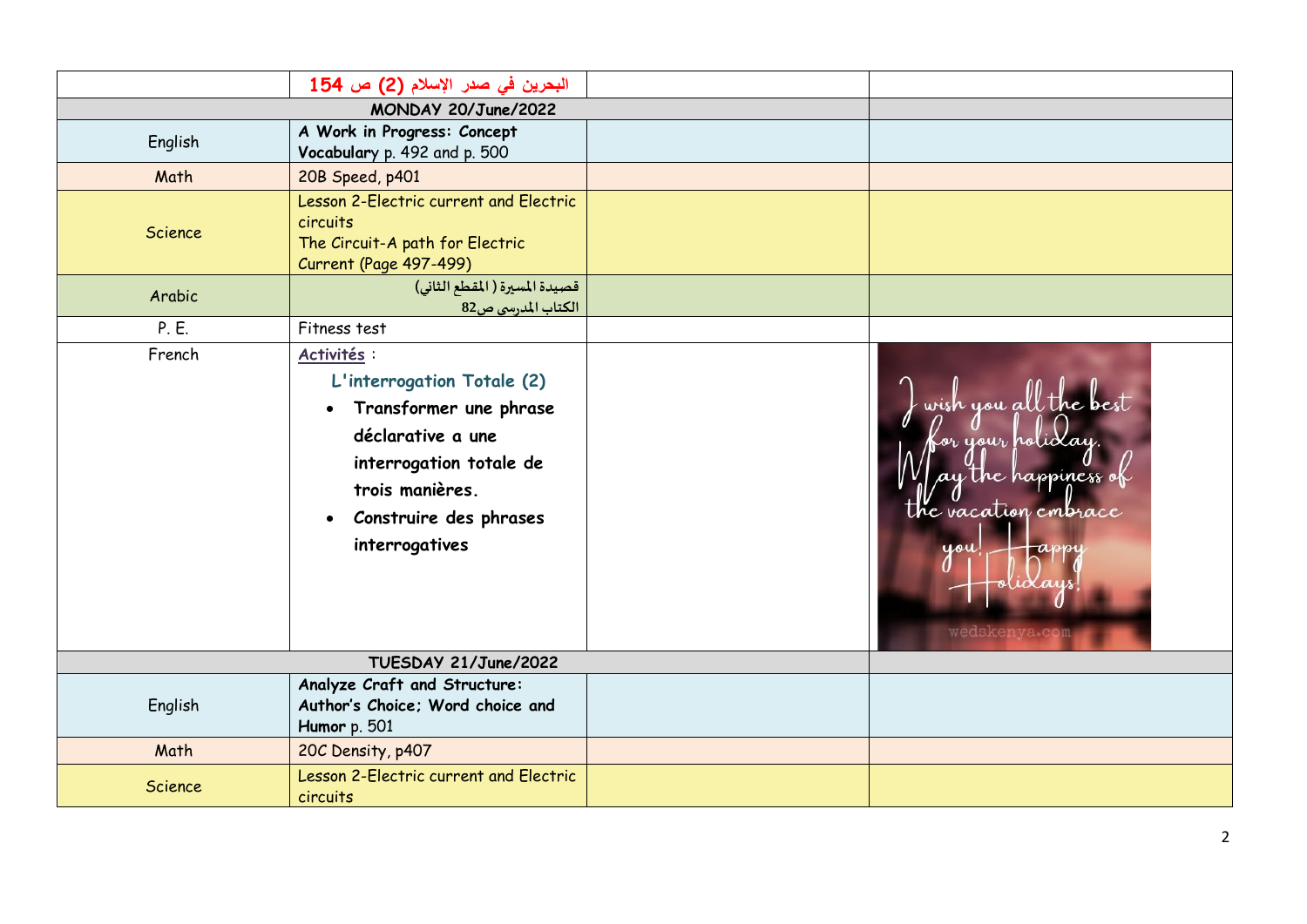|                        | <b>Practical Electric circuit</b>                                                                                  |  |
|------------------------|--------------------------------------------------------------------------------------------------------------------|--|
| Arabic                 | قصيدة المسيرة ( المقطع الثالث)                                                                                     |  |
|                        | الكتاب المدرسي ص82                                                                                                 |  |
| <b>ICT</b>             | Unit 4: MS FrontPage                                                                                               |  |
|                        | Lesson 7: Final Project [Cont/]                                                                                    |  |
|                        | Pg. 109 - 111                                                                                                      |  |
| LIFE SKILLS            | Classroom clubs                                                                                                    |  |
|                        | WEDNESDAY 22/June/2022                                                                                             |  |
| English                | <b>Conventions: Informal Grammar</b><br>p. 502                                                                     |  |
| Math                   | 20D Unit Cost, p407                                                                                                |  |
| Science                | Lesson 3-Magnetism<br>Magnetic Fields (Page 506-509)                                                               |  |
| Arabic                 | قراءة خارجية: يقرأ الطالب نصًا مناسبًا لمستواه ، ثم<br><mark>يجيب عن مجموعة من الأسئلة ___</mark><br>أنشطة إثرائية |  |
| Social Studies         |                                                                                                                    |  |
| <b>Islamic Studies</b> | تلاوة القرآن الكريم                                                                                                |  |
|                        | (تلاوة سورة الفرقان (الآيات 27-31                                                                                  |  |
|                        | صفحة :72                                                                                                           |  |
|                        | THURSDAY 23/June/2022                                                                                              |  |
| English                | Speaking and Listening: Quotation<br>discussion p. 503                                                             |  |
| Math                   | 20E Exchange Rates, p412                                                                                           |  |
| <b>Science</b>         | Lesson 3-Magnetism<br><b>Combining Electricity and Magnetism</b><br>Page 511                                       |  |
| Arabic                 | <u>قراءة خارجية: ي</u> قرأ الطالب نصًا مناسبًا لمستواه ، ثم<br>يجيب عن مجموعة من الأسئلة                           |  |
| Art                    | Modify artworks. (Priority for anime                                                                               |  |
|                        | lesson).                                                                                                           |  |
|                        | NOTE: please bring all artworks with                                                                               |  |